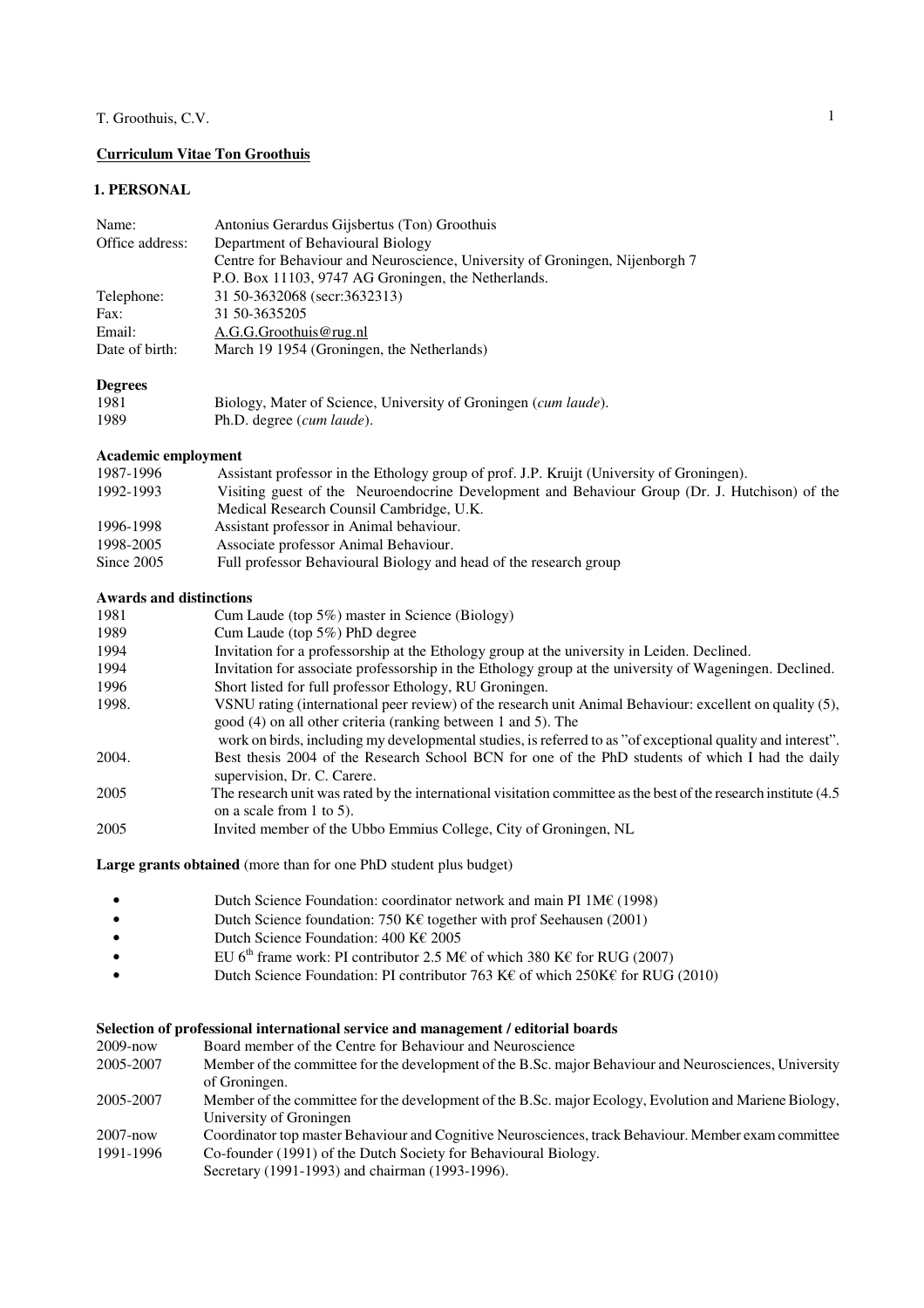| 1995-recent | International Council for Behavioural Biology, representative of the Netherlands.                      |
|-------------|--------------------------------------------------------------------------------------------------------|
| 2000-2007   | Ethical Committee of the Association for the Study of Animal Behaviour.                                |
| 2004-2006   | Committee of European Societies for Behavioural Biology                                                |
| 1991-2011   | Editor of Behaviour, an International Journal for Behavioural Biology.                                 |
| Since 2001  | Member of the editorial board of the international journal Acta Ethologica                             |
| Since 1992  | Organization of 13 international symposia or other meetings, being the president of the $2nd$ European |
|             | Conference for Behavioural Biology in Groningen. NI (2004).                                            |

#### **Reviewed grant applications for:**

 Dutch Science Foundation, Royal Academy of Science (Nl), NERC (UK), BsRC (UK), Austrian Science Council, NSF (USA), Swiss Science foundation, NSF.

## **Reviewed manuscripts for:**

American Naturalist, Animal Behaviour, Ardea, Avian Biology, Behaviour, Behavioural Ecology, Behaviour Ecology and Sociobiology, Biology Letters, Ethology, Ethology Ecology and Sociobiology, Functional Ecology, Gen. Comp. Endocrinology, Hormones and Behaviour, Journal of Comparative Physiology B, Physiology and Behaviour, Psychological Neuroendocrinology, Proceeding of the Royal Society, London, series B, TREE

### **2. TEACHING**

I teach at all levels of the curriculum for Life Science and Technology, Biology, Behaviour and Neuroscience, Ecology and Evolution: Behaviour (1<sup>st</sup> year), Behavior and Brain (1<sup>st</sup> year), Behavioural Biology (2<sup>nd</sup> year), Ecology and Behaviour (2<sup>nd</sup>) year), Behavioural Biology research (3th year), Human behavioural Biology (3th year), Individuality, maternal effects and experimental design (master level).

I have supervised over 50 master students.

I am coordinator of the Behaviour track in the top master Behavioural and Cognitive Neuroscience. I am and have been in several educational committees of my university.

At the **PhD level** I have supervised 8 PhD students that all received their degree successfully.

Currently I supervise 4 PhD students and co-supervise 7 PhD students.

I have been in International PhD examination committees in Vancouver (Ca), Oxford (UK), Cambridge (UK), St. Andrews (UK), Glasgow (UK), Exeter (UK) and Antwerp (Belgium).

### **3. RESEARCH**

#### **Main research lines**

Integration of mechanistic and functional / evolutionary approaches to behaviour,

Developmental behavioural endocrinology.

Focus on hormone mediated maternal effects, including its relation with personalities and brain lateralization.

I work on fish, birds, rodents and humans.

Twelve post-docs have stayed in my lab in the past 15 years and I have or have had over 30 productive international collaborations.

#### Six KEY PUBLICATIONS (2005-2011):

- Groothuis TGG, von Engelhardt N, Müller W, Carere C, and Eising C.M. 2005. Maternal hormones as a tool to adjust offspring phenotype in avian species. Neuroscience and Biobehavioral Reviews. 29/2: 327-351. IF **9.0**
- Groothuis T.G.G., Schwabl H. 2008. Hormone mediated maternal effects in birds: mechanisms matter but what do we know of them? Phil Trans R Soc B 363: 1497 : 1647-1661. IF **6.1**
- Pfannkuche KA, Bouma A, **Groothuis T.G.G.** 2009. Does testosterone affect lateralization of brain and behaviour? A meta- analysis in humans and other animal species Phil Trans R Soc b-biological sciences 364: 1519: 929-942 IF **6.1**
- Stamps, J, and Groothuis, T.G.G. 2010. The development of animal personality: relevance, concepts and perspectives. Biological Reviews 85: 2: 301-325. IF **6.6**
- Henriksen R, Rettenbacher S., Groothuis T.G.G. 2011 Prenatal stress in birds: Pathways, effects, function and perspectives. Neuroscience and Biobehavioral Reviews 35: 1484-1501 IF 9.0
- Groothuis T G. G.; Trillmich F. 2011. Unfolding Personalities: The Importance of Studying Ontogeny. Dev Psychobiol: 53 641-655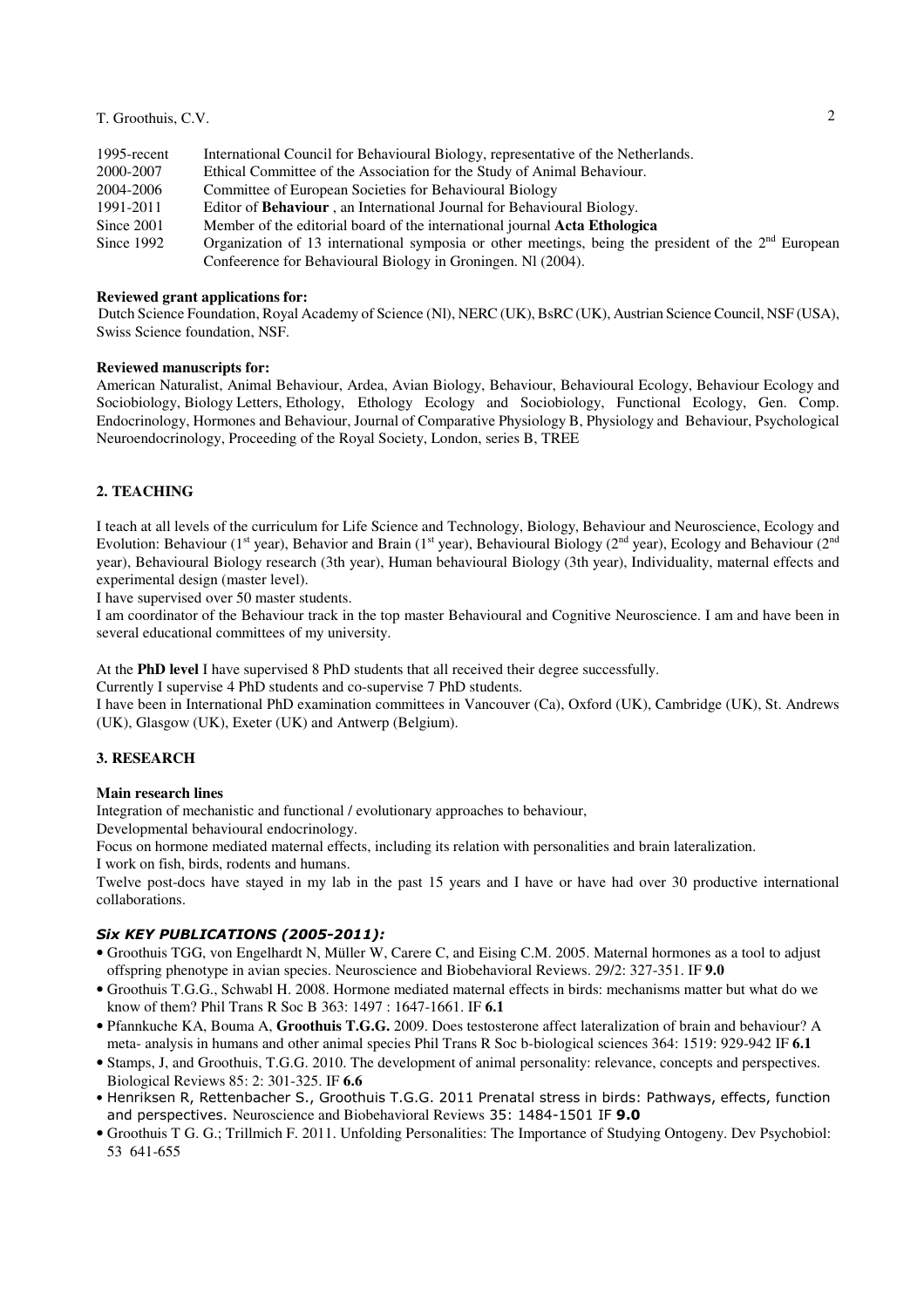**4. PUBLICATIONS** in internationally refereed journals and international books

### 2011 / in press (so far). PdF's on request. For publications before 2011 see "publications"in the menu.

- Boncoraglio G., **Groothuis TGG.,** von Engelhardt N. 2011. Differential Maternal Testosterone Allocation among Siblings Benefits Both Mother and Offspring in the Zebra Finch Taeniopygia guttata. Amer Naturalist 178: 1 64-74.
- Burton, T, Hoogenboom MO, Armstrong JD, **Groothuis TGG** andMetcalfe NB. In press. Egg hormones in a highly fecund vertebrate: Do they influence offspring social structure in competitive conditions? Funct Ecol
- Casagrande S, Dijkstra C, Tagliavini J, Goerlich V, **Groothuis T** (2010) Differential effect of androgens and estrogen on carotenoid deposition in an avian secondary sexual trait. J Comp Physiol A 197, 1-13.
- Casagrande, S., Dell'Omo, G., Costantini, D., Tagliavini, J., **Groothuis, T** . 2011. Variation of a carotenoid-based trait in relation to oxidative stress and endocrine status during the breeding season in the Eurasian kestrel: A multi-factorial study. Comp Biochem Physiol a. : 160 Issue: 1 Pages: 16-26 DOI: 10.1016/j.cbpa.2011.04.011
- Casagrande S., and **Groothuis, TGG**. In press. The interplay between gonadal steroids and immune defence in affecting the expression of a carotenoid-dependent avian secondary sexual trait. Behav Ecol Sociobiol.
- Dijkstra PD., Schaafsma SM., Hofmann H., **Groothuis TGG.** Winner effect' without winning: Unresolved social conflicts increase the probability of winning a subsequent contest in a cichlid fish. Phys Behav doi:10.1016/j.physbeh.2011.08.029
- Dijkstra PD., Wiegertjes GF., Forlenza M.,van der Sluijs I., Hofmann HA.,, Metcalfe NB., **Groothuis TGG.** In press**.** The role of physiology in the divergence of two incipient cichlid species. J Evol Biol doi: 10.1111/j.1420-9101.2011.02389.x
- Gracceva Giulia; Koolhaas Jaap M.; **Groothuis TGG**. 2011. Does the Early Social Environment Affect Structure and Consistency of Personality in Wild-Type Male Rats? Dev. Psychobiol 53: 6: 614-623.
- **Groothuis T G. G**.; Trillmich F. 2011. Unfolding Personalities: The Importance of Studying Ontogeny. Dev Psychobiol: 53 641-655.
- Henriksen R., **Groothuis TGG.** Rettenbacher S. 2011. Elevated Plasma Corticosterone Decreases Yolk Testosterone and Progesterone in Chickens: Linking Maternal Stress and Hormone-Mediated Maternal Effects. PLOS ONE 6 Issue: 8. DOI: 10.1371/journal.pone.0023824
- Henriksen, R., Rettenbacher S., **Groothuis TGG.** 2011. Prenatal stress in birds: Pathways, effects, function and perspectives. Neurosci Biobehav rev 35: 1484-1501.
- Heylen, D., Müller, W., **Groothuis, TGG**, Matthysen, E. In press. Female great tits do not alter their yolk androgen deposition when infested with a low-transmittable ectoparasite. Behav Ecol Sociobiol.
- Hoogenboom, MO., Armstrong, JD., Miles, MS., Burton, T., **Groothuis, TGG.,** Metcalfe, NB 2011. Implantation of cocoa butter reduces egg and hatchling size in Salmo trutta. J Fish Biol 79 Issue: 3 Pages: 587-596 DOI: 10.1111/j.1095-8649.2011.03039.x
- Isaksson C., While GM., McEvoy J. van de Crommenacker, Olsson M., **Groothuis TGG**, Komdeur J. & Wapstra E. 2011. Aggression, but not testosterone, is associated to oxidative status in a freeliving vertebrate. Behav 148: 713-731.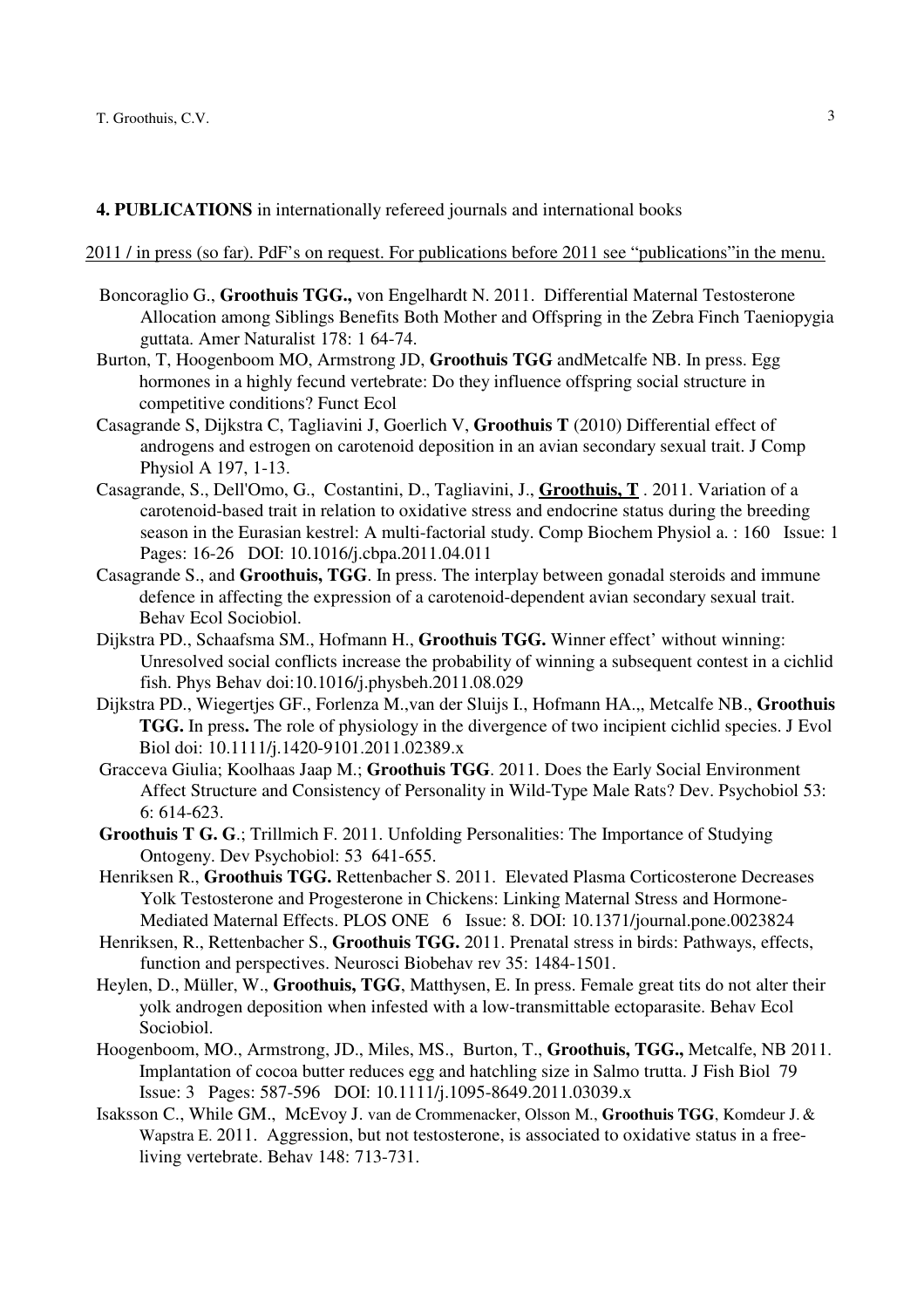- Janmaat S.,Akwa Y., Doulazmi M., Bakouche J., Gautheron V., Liere Ph., Eychenne B., Pianos A., Luiten P., **Groothuis T**., Baulieu E-E., Mariani J., Sherrard RM., and Frédéric F. In press. Agerelated Purkinje cell death is steroid dependent: RORα haplo-insufficiency impairs plasma and cerebellar steroids and Purkinje cell survival. AGE.
- Lust JM., Geuze, RH., **A.G.G. Groothuis**, van der Zwan JE., Brouwer WH., van Wolffelaar PC, Bouma A. In press. Testing the function of human brain lateralization using fTCD in an ecologically relevant context. Neuropsychologia.
- Lust, J.M., Geuze, R.H., **Groothuis, A.G.G**., Bouma, A. 2011. Functional cerebral lateralization and dual-task efficiency – testing the function of human brain lateralization using fTCD. Behav Brain Res 217-293-301.
- Lust, JM, Geuze, RH, Van de Beek, C, Cohen-Kettenis, PT, Bouma, A, **Groothuis, TGG. 2011.**  Differential effects of prenatal testosterone on lateralization of handedness and language. Neuropsychology 25 581-589.
- Mueller W., **Groothuis TGG**., Goerlich VC., Eeens M. 2011. GnRH a Missing Link between Testosterone Concentrations in Yolk and Plasma and Its Intergenerational Effects PLOS ONE 6 DOI: 10.1371/
- Hegyi, G., Herényi H., Szöllősi E., Rosivall B., Török J., and **Groothuis TGG.** 2011. Yolk androstenedione, but not testosterone, predicts offspring fate and reflects parental quality. Behav Ecol 22, 29-38.
- Hoogenboom, MO., Armstrong, JD., Miles, MS, Burton, T., **Groothuis TGG.,** and Metcalfe NB. Implantation of cocoa butter alone reduces egg and hatchling size in brown trout Fish Biol 79, 587-596.
- Okuliarova, M., **Groothuis, TGG.,** Škrobánek, P., Zeman M. 2011. Experimental evidence for genetic heritability of maternal hormone transfer to offspring. Am Nat 177, 824-834.
- Pfannkuche K. A.; Gahr M.; Weites I. M, Riedstra B., Wolf, C., **Groothuis TGG. 2011**. Examining a pathway for hormone mediated maternal effects - Yolk testosterone affects androgen receptor expression and endogenous testosterone production in young chicks (Gallus gallus domesticus) . Gen Comp Endo 172: 487-493.
- Schaafsma, SM., Geuze, RH, Riedstra, BJ., Schiefenhövel, W., Bouma, JM., **Groothuis, TGG.**  Handedness in a pre-industrial society challenges the fighting hypothesis as an evolutionary explanation of left-handedness. Evol Human Behav in press.
- Schaafsma, SM., and **Groothuis TGG.** In press. Sex-specific effects of postnatal testosterone on lateralization in cichlid fish. Anim Behav. doi:10.1016/j.anbehav.2010.10.019
- Weber SB., Broderick AC., **Groothuis, TGG**., Ellick J., Godley BJ., and BlountJD. In press. Local adaptation to nesting beach temperature in a green turtle population. Proc R Soc L.

# **Book chapters**

- Baerends, G.P. and **Groothuis, T.G.G.** 1993. The "fixed action pattern" concept revisited; an ethologist's commentary to the papers by Prechtl and Provine. In: a longitudional approach to the study of motor development in early and later childhood. Eds: A. Kalverboer, B. Hopkins and R. Geuze, p. 74-88.
- **Groothuis, T.G.G.** 1994. The development of social displays: interplay between motor development, social experience and motivation. In: Causal mechanisms in behavioural development (Eds: J. Hogan and J.J. Bolhuis) Cambridge University Press, p. 183-212.
- Koolhaas, J.M., de Boer, S.F., Buwalda, B. Van der Vegt, B.J., Carere, C., and **Groothuis, T.G.G.** 2001. How and why coping systems vary among individuals. In: Coping with challenge: welfare in animals including humans (D.M. Broom Ed.). pp 197-209. Dahlem University press, Dahlem.